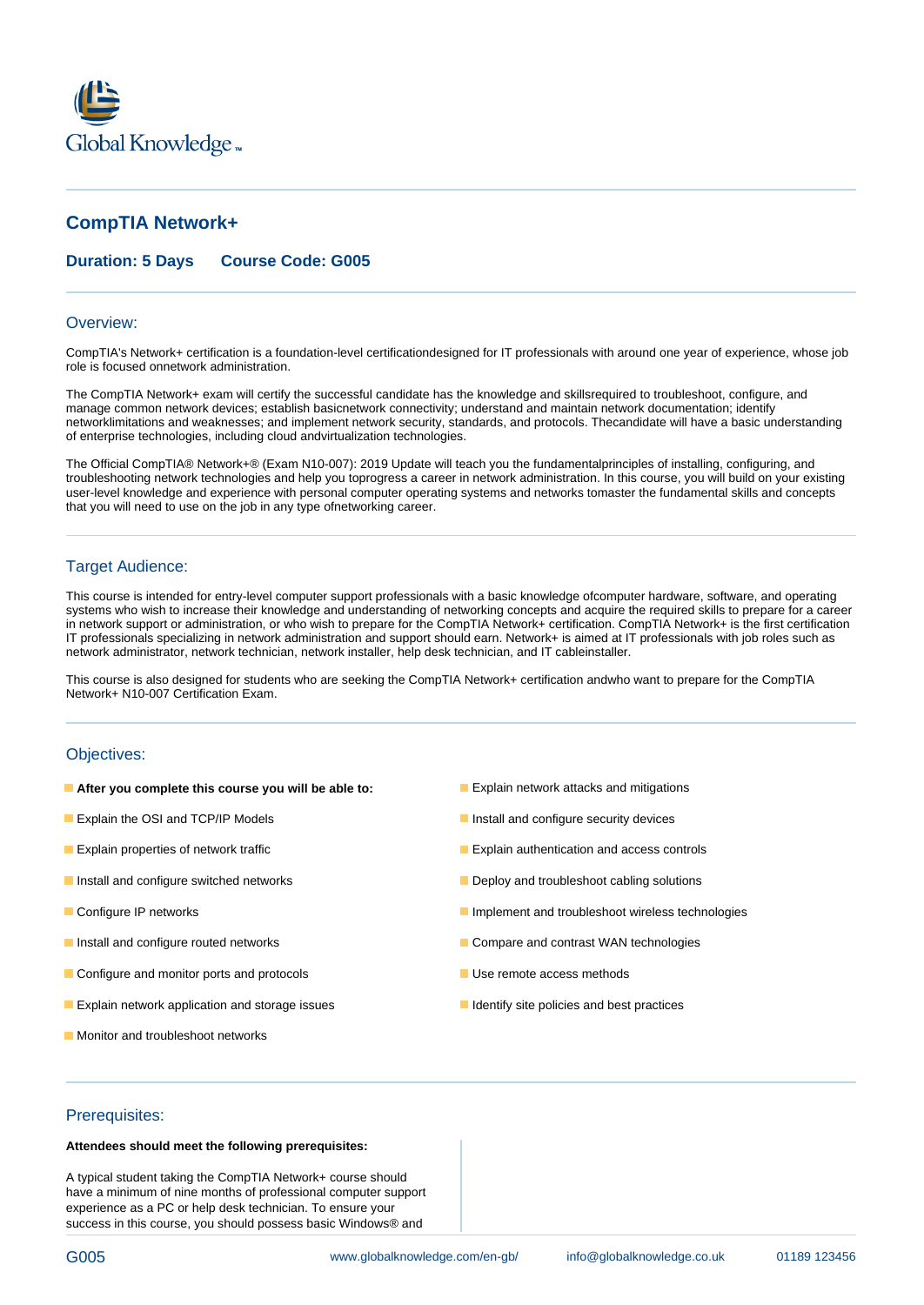Linux® user skills and a fundamental understanding of computer and networking concepts. You can obtain this level of skills andknowledge by taking the following official CompTIA courses:

The Official CompTIA® A+® Core 1 (Exam 220-1001) The Official CompTIA® A+® Core 2 (Exam 220-1002)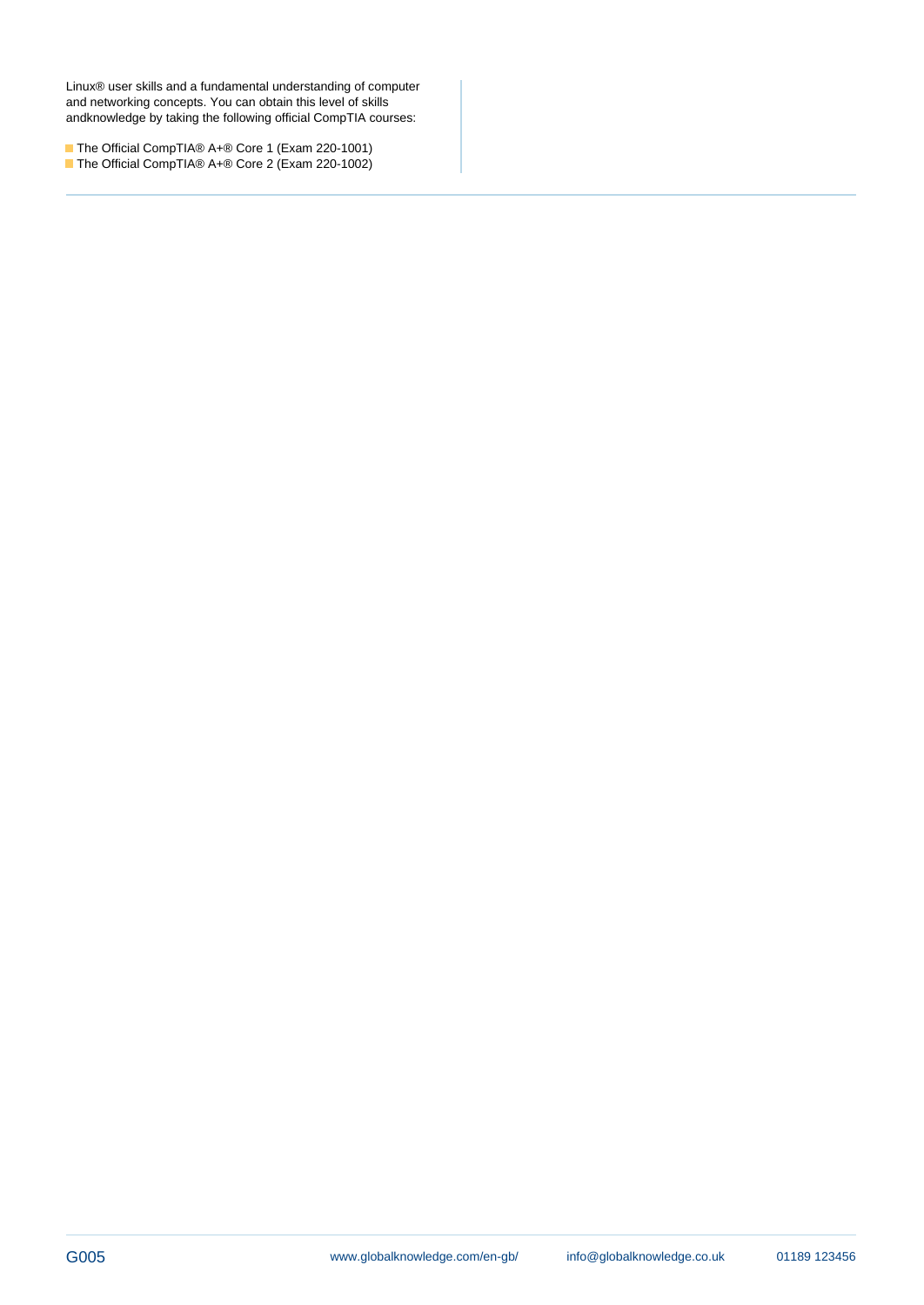# Content:

- 
- 

Lesson 2: Explaining Properties of Network Services and Advanced Networking Performance Issues Traffic Traffic Devices Devices Devices Devices Devices Devices Devices Devices Devices Devices Devices Devices

- Topic A: Explain Media Types and Access | Virtualization and Network Storage
- 
- Topic C: Configure and Monitor Network Cloud Services Interfaces **Topic A: Compare and Contrast WAN**

Lesson 3: Installing and Configuring Switched Networks Topic B: Compare and Contrast WAN **Networks Subscriber Service Types line Subscriber Service Types Subscriber Service Types** 

- **The Topic A: Install and Configure Hubs and Logs Framing Service Types** Framing Service Types
- Topic B: Install and Configure Switches Troubleshooting Methodology and IoT WAN Technologies
- 
- **Topic D: Compare and Contrast Network**

Lesson 4: Configuring IP Networks and Management Methods and Management Methods and Management Methods

- 
- Topic B: Test IP Interfaces with Command | VLANs Line Tools Topic C: Explain the Characteristics of Topic A: Manage Networks with
- 
- Topic D: Configure Private and Public IPv4 Topic B: Summarize the Purposes of
- 
- 

Lesson 5: Installing and Configuring Routed **Topic B: Explain the Uses of IDS/IPS and** Networks **Networks Example 2.1 TM** Appendix A: Mapping Course Content to

**T** Topic A: Explain Characteristics of Routing Lesson 11: Explaining Authentication and

■ Topic B: Install and Configure Routers | Access Controls

Lesson 6: Configuring and Monitoring Ports and Topic A: Explain Authentication Controls Protocols and Attacks

- Topic A: Explain the Uses of Ports and Authentication Protocols and Directory Protocols Services
- Topic B: Use Port Scanners and Protocol Topic C: Explain the Uses of Port Analyzers Security and NAC
- Resolution Services **Hardening** Hardening
- Topic D: Configure DNS and IPAM Services |■ Topic E: Explain Patch Management and

Lesson 1: Explaining the OSI and TCP/IP Lesson 7: Explaining Network Application and Lesson 13: Implementing and Models **Storage Services** Troubleshooting Wireless Technologies **Troubleshooting Wireless Technologies** 

**The TCP/IP Suite Applications Technologies** Technologies Applications Technologies

line line line

- Topic B: Explain the Uses of Voice Topic B: Troubleshoot Wireless
- Topic C: Explain the Uses of Wireless Connectivity
- Topic B: Deploy Ethernet Standards Topic D: Summarize the Concepts of Technologies

Lesson 8: Monitoring and Troubleshooting Core Service Types

- **T** Topic A: Monitor Network Interfaces and Topic C: Compare and Contrast WAN
- 
- Topic C: Compare and Contrast Network Topic C: Troubleshoot Common Network

Types **Lesson 9: Explaining Networking Attacks and Topic A: Use Remote Access VPNs** Mitigations **The Internal Studies of Topic B: Use Remote Access** 

- **lin** Topic A: Summarize Common
- Components **Topic B: Explain the Characteristics of Practices**
- Topic C: Configure IPv4 Subnets NAT and Port Forwarding National Documentation and Diagrams

Addressing Schemes Lesson 10: Installing and Configuring Security Physical Security Devices ■ Topic E: Configure IPv6 Addressing Devices Topic C: Compare and Contrast Business

- Topic F: Configure DHCP Services Topic A: Install and Configure Firewalls Topic D: Identify Policies and Best and Proxies **Practices Practices** 
	-

- 
- $\blacksquare$  Topic B: Explain the Uses of
- 
- Topic C: Explain the Use of Name **Topic D: Implement Network Device** 
	- Vulnerability Scanning Processes

Lesson 12: Deploying and Troubleshooting Cabling Solutions

- Topic A: Deploy Structured Cabling **Systems**
- Topic B: Deploy Twisted Pair Cabling

- Topic A: Explain OSI Model Layers **Topic A: Explain the Uses of Network Topic A: Install and Configure Wireless** 
	-
	-

Methods **Services** Services **Services** Lesson 14: Comparing and Contrasting WAN

- 
- 
- 
- Bridges Topic B: Explain Network Topic D: Compare and Contrast Wireless

Topologies **Services Issues** Services Issues **Lesson 15: Using Remote Access Methods** Companies

■ Topic A: Configure IPv4 Addressing Networking Attacks Lesson 16: Identifying Site Policies and Best

- 
- 
- Components **line Continuity and DisasterRecovery Concepts** Continuity and DisasterRecovery Concepts
	-

CompTIA® Network+® (ExamN10-007)